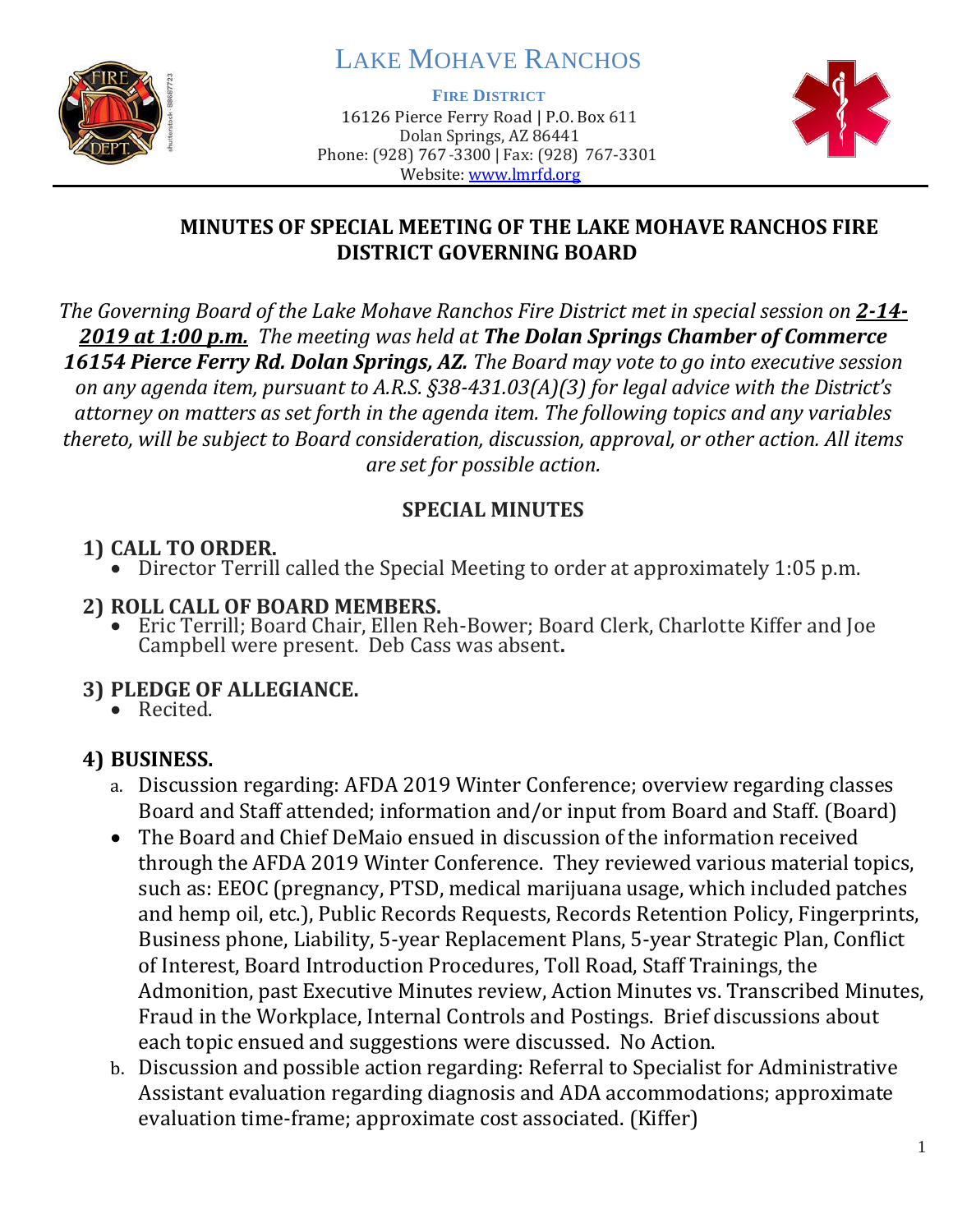• Chief DeMaio presented the Board with his findings regarding a Doctor who specializes in the area for the matter, with a rate of \$125.00 per hour, with a minimum of approximately 10 hours, also advising that supplemental information would be requested by the Doctor to the Chief and a meeting with the Chief as well. It was noted the Board doesn't need to see the report, it's up to the Attorney through legal advice to assist with the matter, regarding Return to Work status/Fit for Duty. The Board and Chief DeMaio ensued in discussion about having the Attorney review the matter for legal advice, noting this employee is the Chief's employee, not the Board's, and the Board should step away from the matter and only obtain legal advice. The Board by consensus agreed to have the Attorney review the information, and one Board Member present stated they felt it's none of their business, and it was explained the matter needs more clarification in meeting ADA. Item tabled for next Agenda; no action.

**5) CALL TO THE PUBLIC & CORRESPONDENCE**. *(Consideration and discussion of comments and complaints from the public. Those wishing to address the Lake Mohave Ranchos Fire District Board need not request permission in advance. The Fire District Board is not permitted to discuss or take action on any item(s) that are not on the Agenda that are raised in the call to the public. However, individual Board Members may be permitted to respond to criticism directed to them. Otherwise, the Board may direct that staff review the matter or that the matter be placed on a future agenda. The Fire District Board cannot discuss or take legal action on any issue raised during the Call to the Public due to restriction of the Opening Meeting Law).*

• Walt Kiffer – spoke about attending AFDA and reviewed various topics he gained information on, such as: Tax Valuations, analyzing calls day/time for month ahead, Fraud & Internal Controls, Personnel Wages, Board Members initially invoices upon signing checks, Balance Sheet and Cash position on Financial Report, a complaint hotline number for public through 3<sup>rd</sup> party entity, National Fire Academy trainings and reimbursement, FireFighter deaths (cardiac arrest and/or cancer) suggesting a policy related to uniforms staying on work premises, 911 Dispatch calls, Community Risk Assessment, Outreach/Education, Vehicle Replacement Schedules (apparatus and ambulance), Board Policy & Procedural Manual, Board Member review of Minutes, Board Packet posting and sample motions for approval.

# **6) CONSIDERATION OF FUTURE AGENDA ITEMS.**

- All tabled items will automatically move to the month's Regular Meeting, unless noted otherwise and/or pending more information.
	- o Action vs. Transcribed Minutes
	- o Posting Unfunded Liability on Website

# **7) ADJOURNMENT**.

• Director Terrill motioned to adjourn the Special Meeting, Director Campbell 2<sup>nd</sup>.